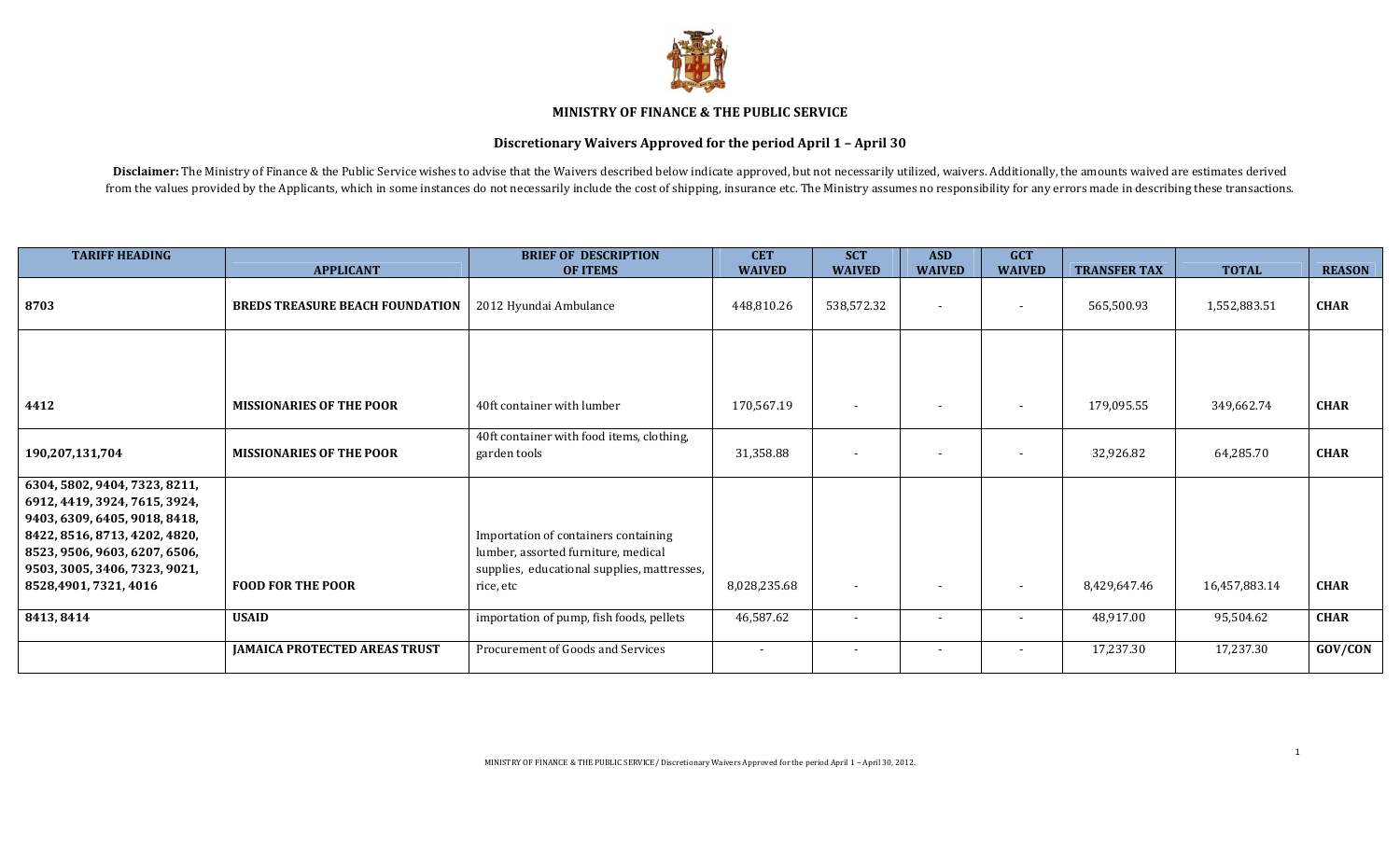

| <b>TARIFF HEADING</b> | <b>APPLICANT</b>                                              | <b>BRIEF OF DESCRIPTION</b><br><b>OF ITEMS</b>               | <b>CET</b><br><b>WAIVED</b> | <b>SCT</b><br><b>WAIVED</b> | <b>ASD</b><br><b>WAIVED</b> | <b>GCT</b><br><b>WAIVED</b> | <b>TRANSFER TAX</b> | <b>TOTAL</b>  | <b>REASON</b>     |
|-----------------------|---------------------------------------------------------------|--------------------------------------------------------------|-----------------------------|-----------------------------|-----------------------------|-----------------------------|---------------------|---------------|-------------------|
| 8414                  | E-LEARNING JAMAICA CO. LIMITED                                | Computer Cabinet Roof Fan Tray                               | 111,512.22                  |                             | $\overline{a}$              | $\sim$                      | 117,087.83          | 228,600.05    | GOV/CON           |
|                       | <b>MINISTRY OF AGRICULTURE</b>                                | <b>Veterinary Supplies</b>                                   | 137,214.74                  | $\blacksquare$              | $\overline{\phantom{a}}$    | $\sim$                      | 144,075.47          | 281,290.21    | <b>GOV/INSTI</b>  |
| 1006                  | <b>MINISTRY OF YOUTH, SPORTS &amp;</b><br><b>CULTURE</b>      | 1260 packs od Manna Pack Rice and Soy<br>Protein Meal Packs. | 21,835.00                   |                             | $\overline{\phantom{a}}$    | $\sim$                      | 22,926.75           | 44,761.75     | <b>GOV/INSTI</b>  |
| 4911                  | TAX ADMINISTRATION JAMAICA                                    | Motor Vehicles Licence Stickers                              | 5,443,762.46                | $\blacksquare$              | $\overline{\phantom{a}}$    | $\sim$                      | 5,715,950.58        | 11,159,713.03 | <b>GOV/INSTI</b>  |
| 4911                  | <b>JAMAICA ATHLETICS ADMINISTRATIVE</b><br><b>ASSOCIATION</b> | tickets                                                      | 135,812.13                  | $\blacksquare$              | $\overline{\phantom{a}}$    | $\sim$                      | 142,602.73          | 278,414.86    | <b>OTHER</b>      |
| 8703                  | <b>UNIVERSITY OF TECHNOLOGY</b>                               | one (1) 2011 Mitsubishi Fuso                                 | 625,156.89                  | 750,188.27                  | $\blacksquare$              | $\sim$                      | 787,697.68          | 2,163,042.84  | <b>OTHER</b>      |
| 8703                  | <b>KEVIN D. POWELL</b>                                        | One (1) 2012 Hyundai Tucson                                  |                             | 197,144.89                  | $\overline{\phantom{a}}$    |                             |                     | 197,144.89    | <b>OTHER</b>      |
| 8436                  | <b>SEAN GORDON</b>                                            | Agricultural Equipment                                       | 24,257.81                   | $\overline{\phantom{0}}$    | $\blacksquare$              | $\sim$                      | 25,470.70           | 49,728.51     | <b>OTHER/AGRI</b> |
| 8436                  | ER FARMS & COMPANY LIMITED                                    | Agricultural Equipment                                       | 2,873,015.41                | $\sim$                      | $\overline{\phantom{a}}$    | $\sim$                      | 3,016,666.18        | 5,889,681.59  | <b>OTHER/AGRI</b> |
| 3926                  | <b>RENFORD GRANT</b>                                          | beekeeping equipment                                         | 9,606.53                    | $\overline{\phantom{a}}$    | $\overline{\phantom{a}}$    | $\sim$                      | 10,086.85           | 19,693.38     | <b>OTHER/AGRI</b> |
| 8703                  | <b>CHALIS CAR RENTAL &amp; TOURS LIMITED</b>                  | Two (2) Toyota Yaris and one (1) 2012<br>Suzuki Grand Vitara | 735,851.70                  | 441,511.02                  | $\overline{\phantom{a}}$    |                             |                     | 1,177,362.72  | <b>OTHER/TOUR</b> |
| 8703                  | <b>ISLAND CAR RENTAL LIMITED</b>                              | Fifteen (15) 2012 Toyota Yaris                               | 3,270,009.60                | 1,962,005.76                | $\overline{\phantom{a}}$    |                             |                     | 5,232,015.36  | <b>OTHER/TOUR</b> |
| 8703                  | <b>HAPPY WORLD BIKE &amp; CAR RENTAL</b><br><b>LIMITED</b>    | One (1) 2012 Toyota Corolla                                  | 242,666.20                  | 145,599.72                  |                             |                             |                     | 388,265.92    | <b>OTHER/TOUR</b> |